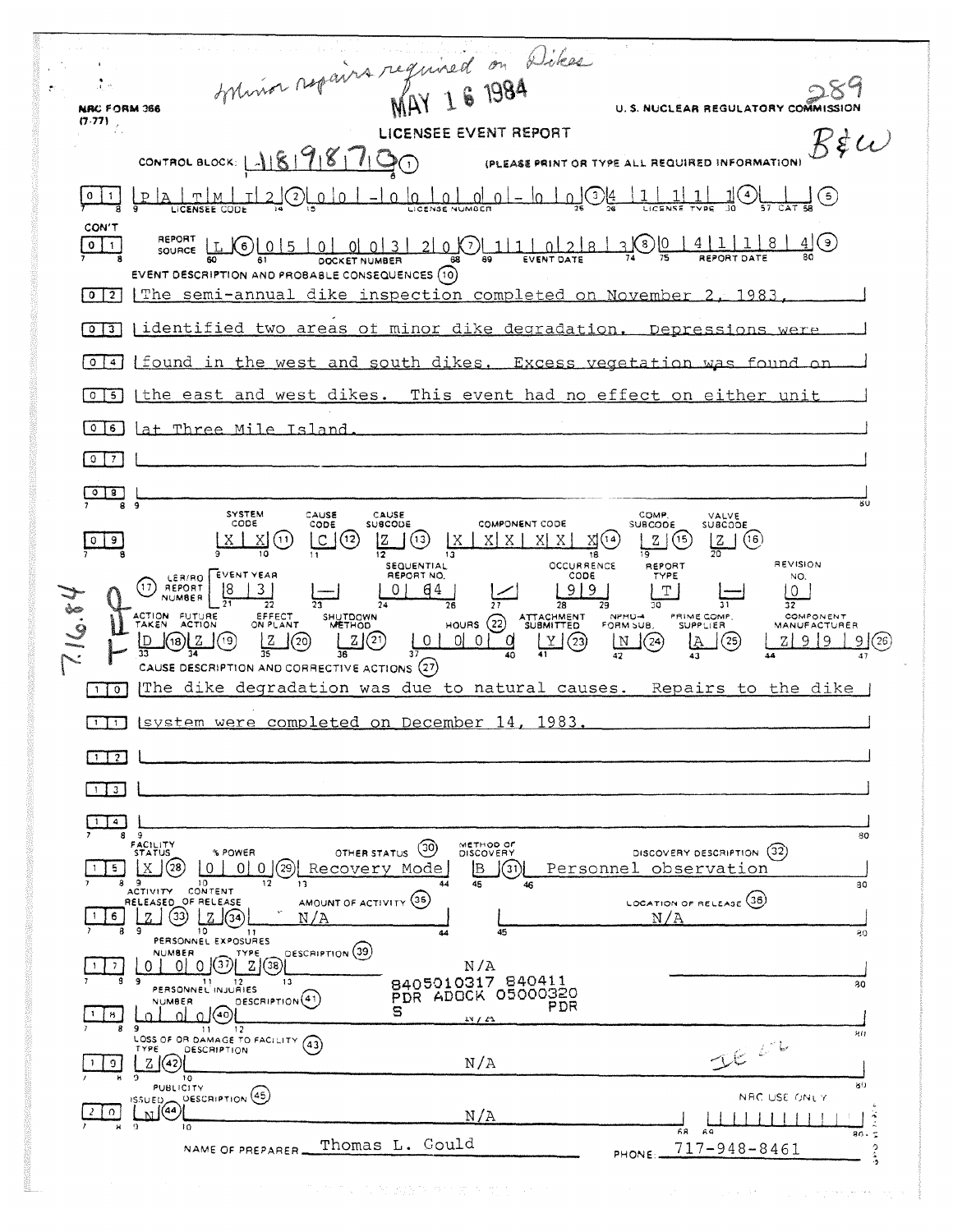Attachment 4410-84-L-0062

Brut

This is a special report required by Three Mile Island, Unit 2 Surveillance Requirement 4.7.6.1.3 and submitted pursuant to Technical Specification 6.9.2. This report is submitted late due to personnel error; failure to follow administrative direction.

On November 2, 1983, the semi-annual dike inspection was completed in accordance with Three Mile Island Nuclear Station's station Surveillance Procedure 3301-SA1, Inspection of Dikes. This inspection was approved by the TMI-1 Preventive Maintenance Manager on November 23, 1983, and indicated the following dike degradation:

## A. Depressions Greater Than 3 Feet By 3 Feet

- 1. A depression of 6 feet by 4 feet and approximately 1 foot deep, caused by normal erosion, was found in Region 3 between Unit 1 and Unit 2 River Water Pump Houses.
- 2. A wash depression 2 feet wide by 15 feet long and approximately 2 feet deep, caused by normal erosion and run-off, was found in Region 8 on the outer bank of the south dike about 300 feet west of the southeast corner of the dike system.

## B. Vegetation To Be Removed

- 1. Honey-suckle and trefoil located on the south end of the west dike, Region 1.
- 2. Briers and trefoil located along the east dike, Regions 6 and 7.

Dike repairs consisting of filling and grading of depressions and removal of vegetation were completed on December 14, 1983.

This event had no effect on Unit 1 or Unit 2, their operations, or the health and safety of the public.

a sa baya a masanggap ngayo sa agrip sa pan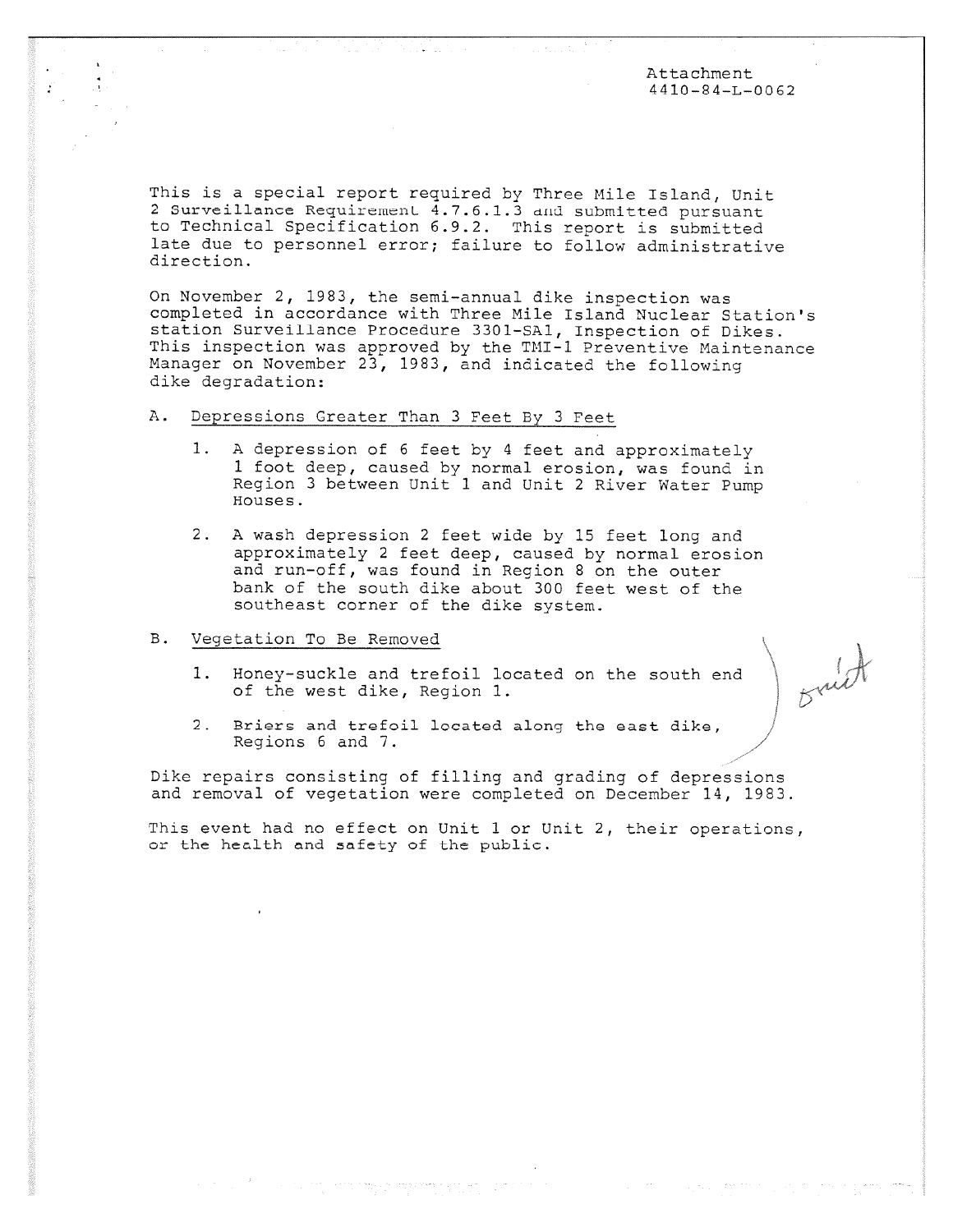

•

**GPU Nuclear Corporation**

المنتقلة المكفاء

Post Office Box 480 Route 441 South Middletown, Pennsylvania 17057-0191 717 944-7621 TELEX 84-2386 Writer's Direct Dial Number:

(717) 948-8461

4410-84-L-0062

April 11, 1984

Office of Inspection and Enforcement Attn: Dr. T. E. Murley Regional Administrator US Nuclear Regulatory Commission Region I 631 Park Avenue King of Prussia, PA 19406

Dear Dr. Murley:

Three Mile Island Nuclear Station, Unit 2 (TMI-2) Operating License No. DPR-73 Docket No. 50-320 Licensee Event Report 83-064/99T

Attached is Special Licensee Event Report 83-064/99T concerning minor degradation of the TMI dike found during the November 2, 1983, semi-annual dike inspection.

This event concerns Section 4.7.6 of the surveillance requirements and is considered reportable under Section 6.9.2 of the Interim Recovery Technical Specifications.

This special report is submitted late due to personal error; inattention to administrative direction. While the required dike inspection and dike degradation repairs were carried-out in a timely fashion, the ten (1U) day special report concerning identified dike degradation was found to be delinquent by Quality Assurance Monitoring Report JJP-675-84 performed on March 22, 1984. Invcotigation into the cause of the late report found communication breakdown between those responsible for performance of the inspection and those responsible for preparation of the special report. Corrective action includes a procedure modification which will process required dike inspection reports via the existing Incident Event Report (IER)

8405010311 840411 PDR ADOCK 05000320<br>S PDR

GPD indicides Corporation is a subsidiary of the General Public Utilities Corporation

クラブレ マガのない てつびしいちいつ